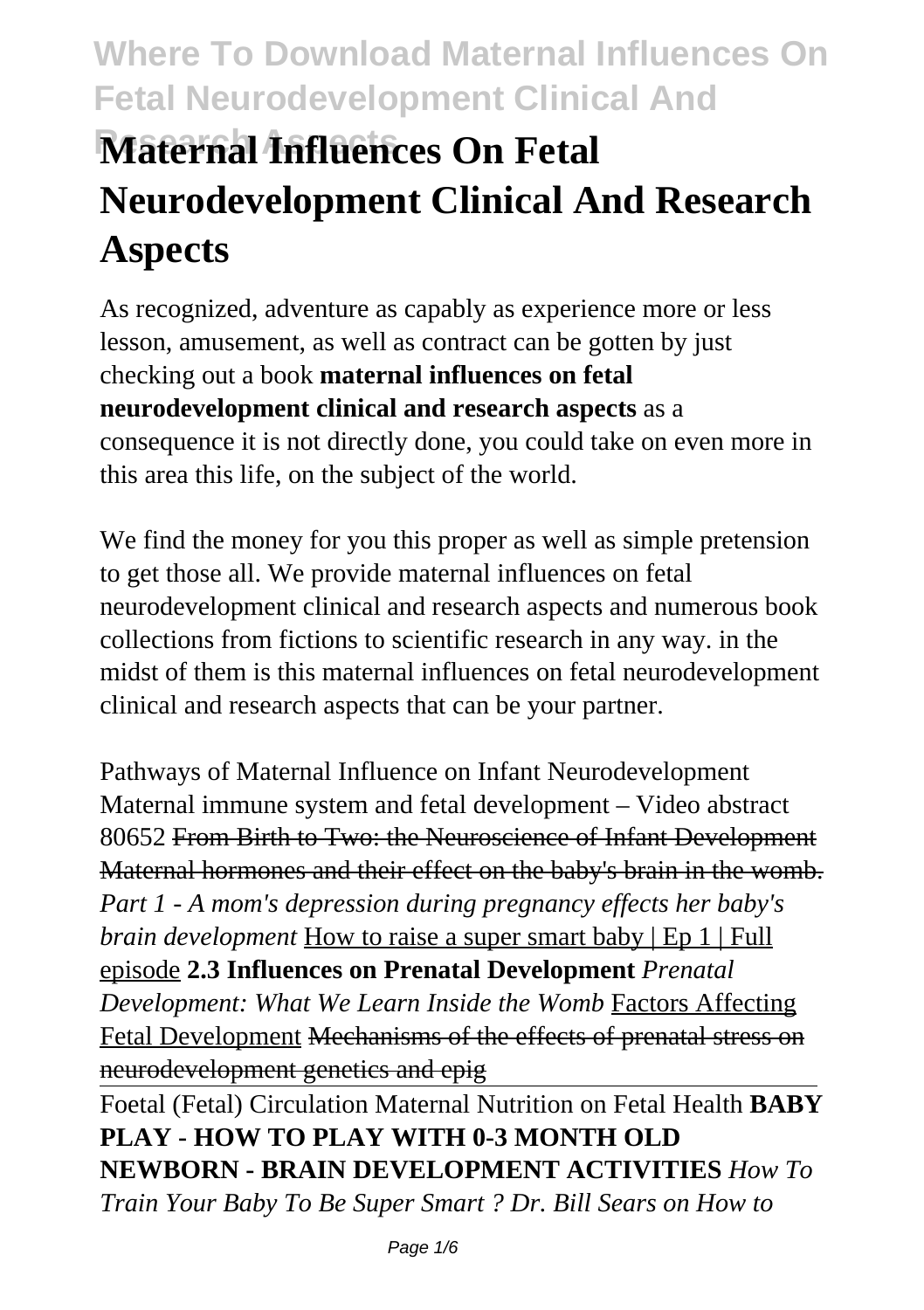**Raise a Smarter Baby - #4 Classical Music for Brain Power -***Mozart* **?Relaxing Pregnancy music to make baby kick in the womb ?Brain Development #MozartEffect 2018 How to raise a genius baby: 16 steps to a Smarter Baby, play with a seven 7 month old gifted baby** How to raise successful kids -- without overparenting | Julie Lythcott-Haims Music for unborn baby | Brain development 10 Simple Sensory Activities for Babies | DIY Baby Entertainment **Improving early child development with words: Dr. Brenda Fitzgerald at TEDxAtlanta** Mozart for Babies - Brain Development \u0026 Pregnancy Music Pregnancy Music For Intelligent Baby | Brain Development |Relaxing Soothing Music For Pregnant Women Intrauterine growth restriction (IUGR) diagnosis and treatment Understanding Fetal Circulation *Maternal Newborn (OB) Nursing - Ultrasound, BPP, NST and CST Neurodevelopment Mechanisms Linking Early-Life Adversity With Child and Adolescent Psychopathology Fetal Surgery for Spina Bifida The Center for Fetal and Maternal Health - 20th Anniversary Lecture Series* **Maternal Influences On Fetal Neurodevelopment** Here we investigate how depletion and selective reconstitution of the maternal gut microbiome influences fetal neurodevelopment in mice. Embryos from antibiotic-treated and germ-free dams exhibited reduced brain expression of genes related to axonogenesis, deficient thalamocortical axons and impaired outgrowth of thalamic axons in response to cell-extrinsic factors.

**The maternal microbiome modulates fetal neurodevelopment ...** Maternal Influences on Fetal Neurodevelopment: Clinical and Research Aspects: Amazon.co.uk: Connors, Susan, Zimmerman, Andrew: Books

#### **Maternal Influences on Fetal Neurodevelopment: Clinical ...**

The study of maternal influences on the intrauterine environment as they relate to the developing fetal brain promises to be an important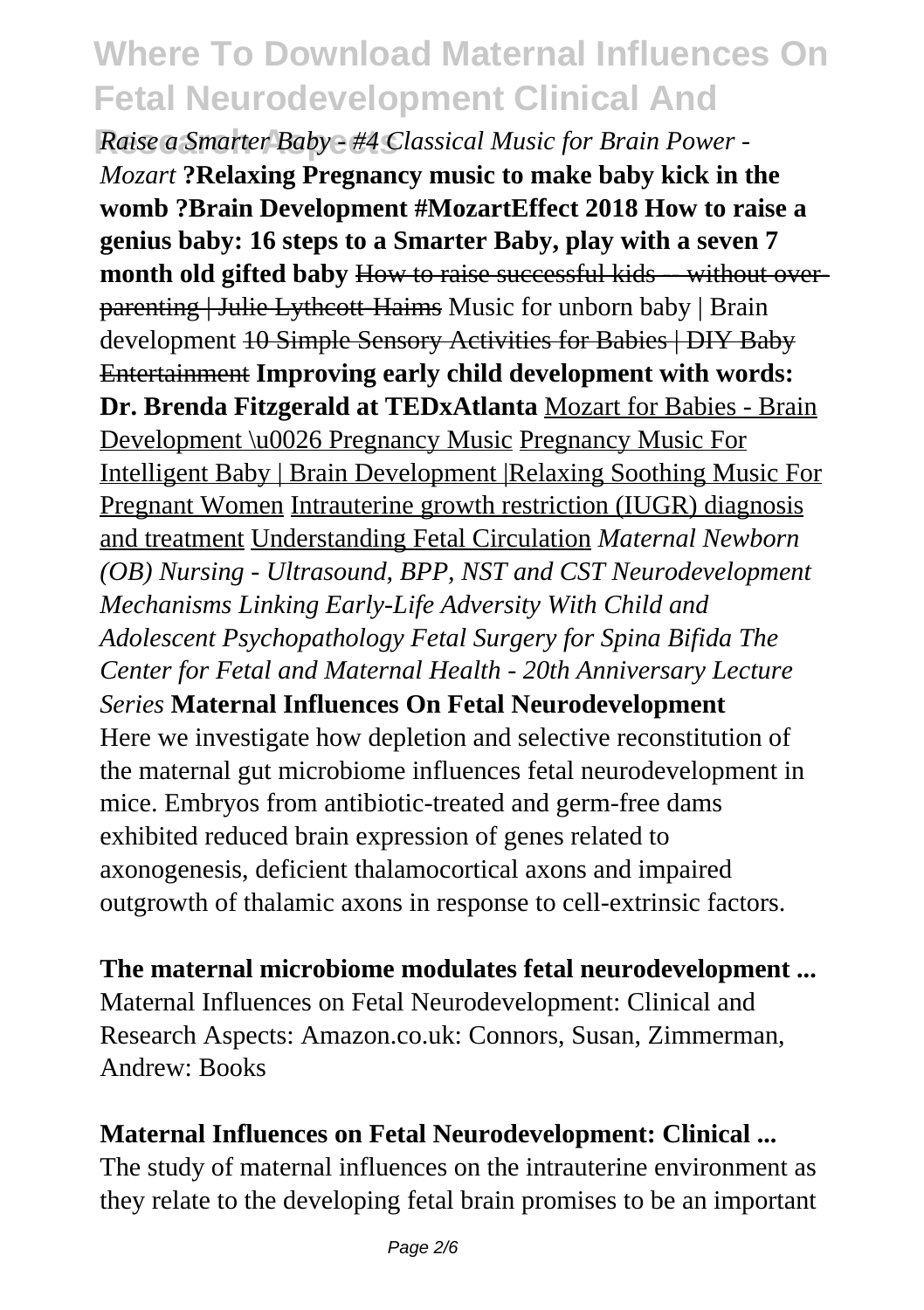area of study. Findings in this area may make it possible to delineate the prenatal mechanisms that affect ongoing cell programming in the fetus and lead to neurodevelopmental disorders.

### **Maternal Influences on Fetal Neurodevelopment | SpringerLink**

Comprehensive and ground-breaking overview of maternal influences on fetal neurodevelopment Wide-ranging discussion of the gene-environment interplay on brain development within the intrauterine environment, covering such neurodevelopmental disorders as ADHD, autism, schizophrenia, bipolar disorder and obsessive-compulsive disorder Fosters better understanding and supports the call for further research into maternal and fetal mechanisms that lead to neurodevelopmental disorders

#### **Maternal Influences on Fetal Neurodevelopment - Clinical ...**

An adverse intra-uterine environment can affect fetal neurodevelopment either through direct effects and/or maternal signals, or indirectly as a consequence of preterm birth, which is independently associated with poor neurodevelopmental outcome . In this short review we will focus on maternal-fetal communication in the domains of nutrition, infection and stress, all of which can affect fetal neurodevelopment.

#### **Maternal influences on fetal brain development: The role ...**

Abstract: 'Dysbiosis' of the maternal gut microbiome, in response to challenges such as infection 1, altered diet 2 and stress 3 during pregnancy, has been increasingly associated with abnormalities in brain function and behaviour of the offspring 4.However, it is unclear whether the maternal gut microbiome influences neurodevelopment during critical prenatal periods and in the absence of ...

### **The maternal microbiome modulates fetal neurodevelopment ...**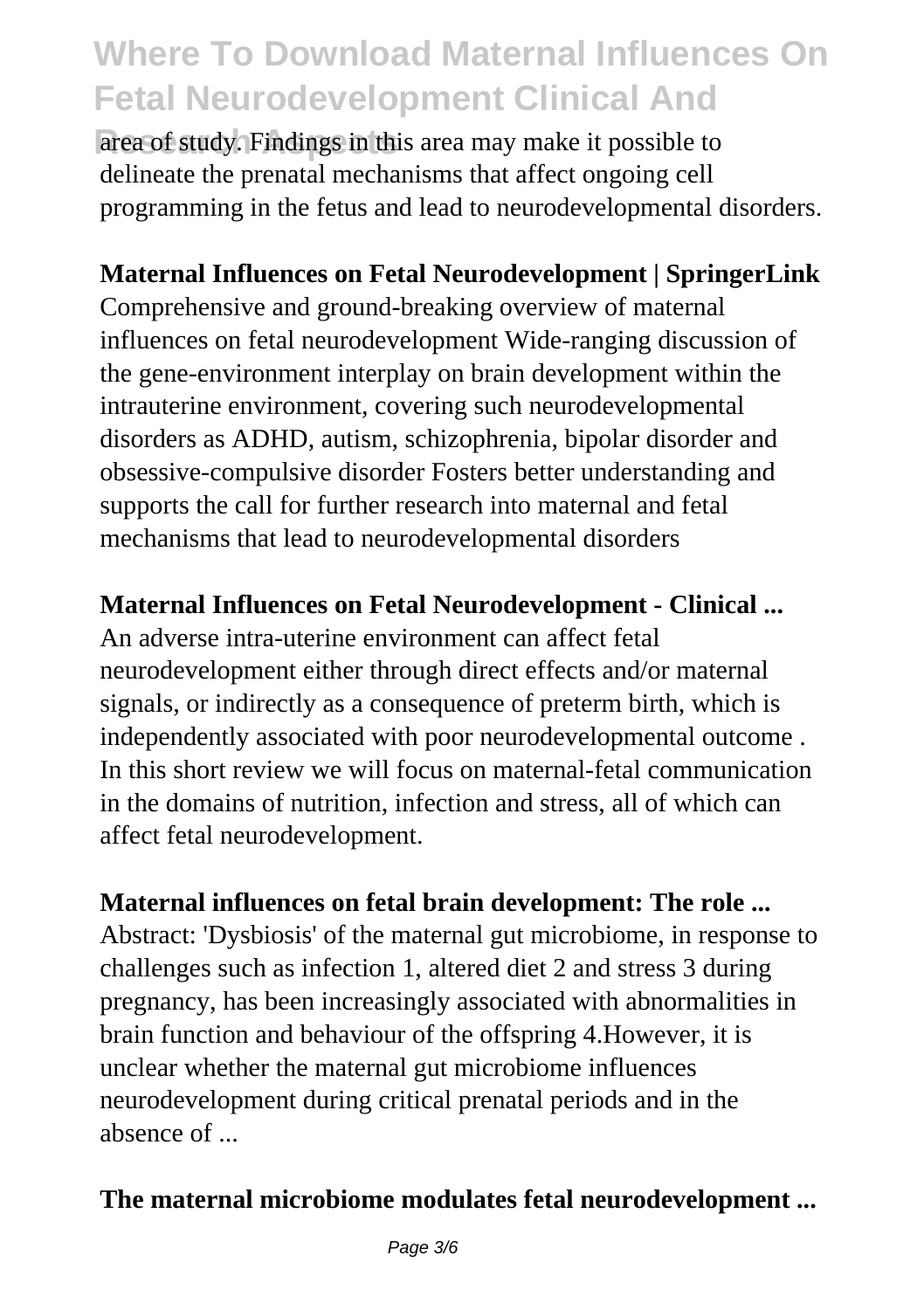**Maternal Influences on Fetal Neurodevelopment: Clinical and** Research Aspects eBook: Zimmerman, Andrew W., Connors, Susan L.: Amazon.co.uk: Kindle Store

#### **Maternal Influences on Fetal Neurodevelopment: Clinical ...**

3.1. 5-HT-ergic Maternal Genotype Influences the 5-HT System, Neurodevelopment, and Behavior in the Offspring As proposed previously by Gleason and colleagues, maternal genetic variations affecting the 5-HT system (hereafter called maternal 5-HT-ergic genotype) are able to influence fetal development [ 77 ].

### **Gestational Factors throughout Fetal Neurodevelopment: The ...**

Dierent elements altered because of maternal stress during pregnancy could side with alterations in dierent areas of the neurodevelopment, such as cognitive development, motor development, behaviour, temperament, memory and learning abilities; (4) Conclusions: Although maternal stress can have an in?uence on children's neurodevelopment,

#### **Influence of Maternal Stress during Pregnancy on Child's ...**

However, it is unclear whether the maternal gut microbiome influences neurodevelopment during critical prenatal periods and in the absence of environmental challenges. Here we investigate how...

#### **The maternal microbiome modulates fetal neurodevelopment ...**

Not much attention has been paid to the human second trimester, a period of active fetal brain development typified by neurogenesis and neuronal migration. Of concern though, is that these events are easily perturbed by environmental and pharmacological influences.

### **Maternal anesthesia and fetal neurodevelopment - ScienceDirect**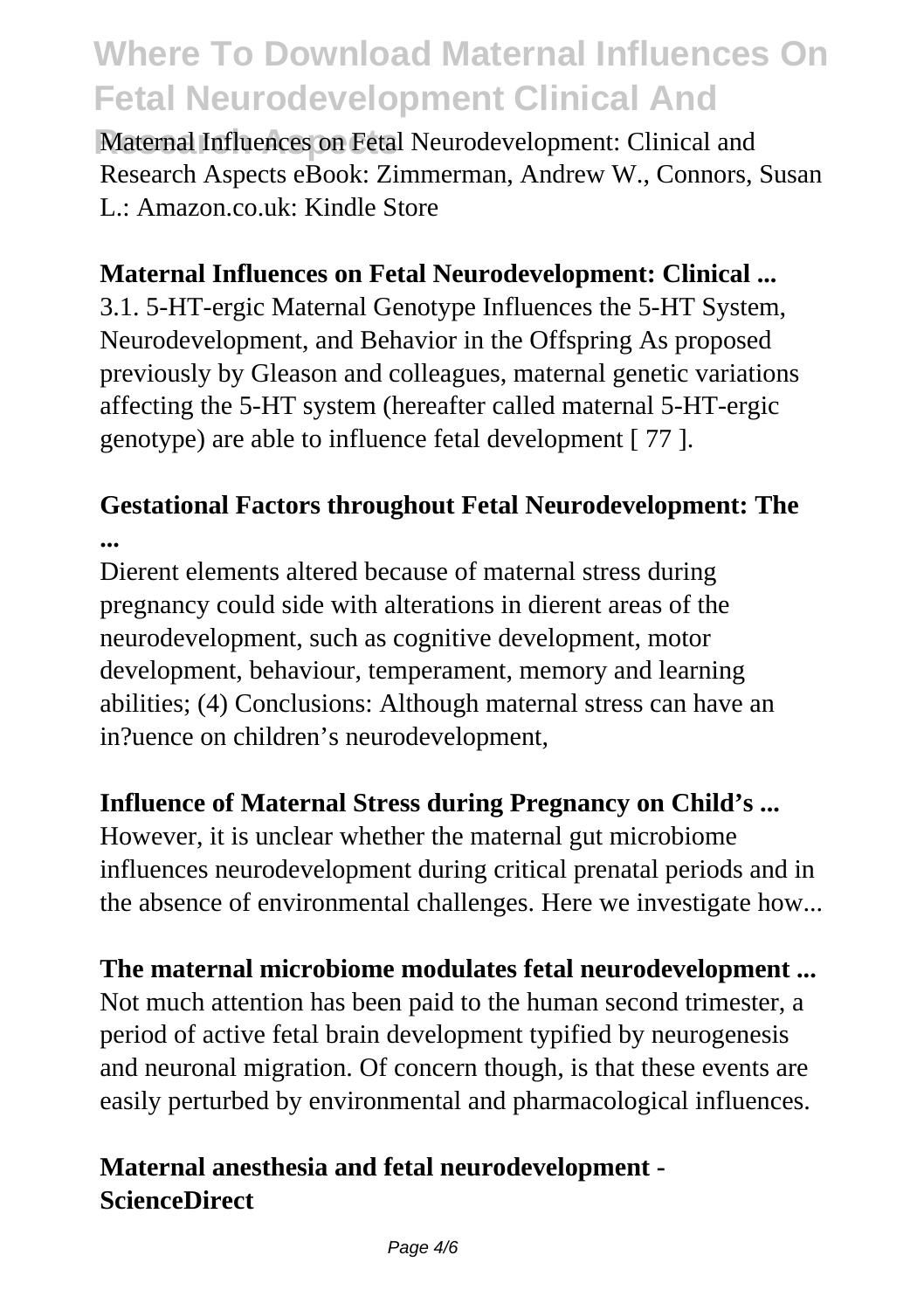An adverse maternal hormonal environment during pregnancy can be associated with abnormal brain growth. Subtle changes in fetal brain development have been observed even for maternal hormone levels within the currently accepted physiologic ranges. In this review, we provide an update of the research data on maternal hormonal impact on fetal neurodevelopment, giving particular emphasis to thyroid hormones and glucocorticoids.

#### **Maternal hormonal milieu influence on fetal brain development**

Early life factors that influence health and development of individuals born extremely preterm include prenatal factors such as maternal BMI, placental microorganisms, fetal growth restrictions, and lower maternal socioeconomic status. 101,120,121,189–192 The body of evidence reviewed here suggests at least two broad causal pathways between early life predictors and childhood outcomes. These ...

#### **Placental programming, perinatal inflammation, and ...**

Prenatal inflammation, malnutrition, and maternal psychological distress contribute significantly to both fetal growth restriction and preterm birth. 81 Neurodevelopmental impairments are prevalent among infants affected by prematurity, LBW, and IUGR, including cognitive impairments and psychiatric dysfunction. 82 In a recent prospective, longitudinal evaluation, very preterm children were 3 times more likely to meet criteria for any psychiatric disorder compared with their term counterparts ...

### **Neurodevelopment: The Impact of Nutrition and Inflammation ...**

Online retailer of specialist medical books, we also stock books focusing on veterinary medicine. Order your resources today from Wisepress, your medical bookshop